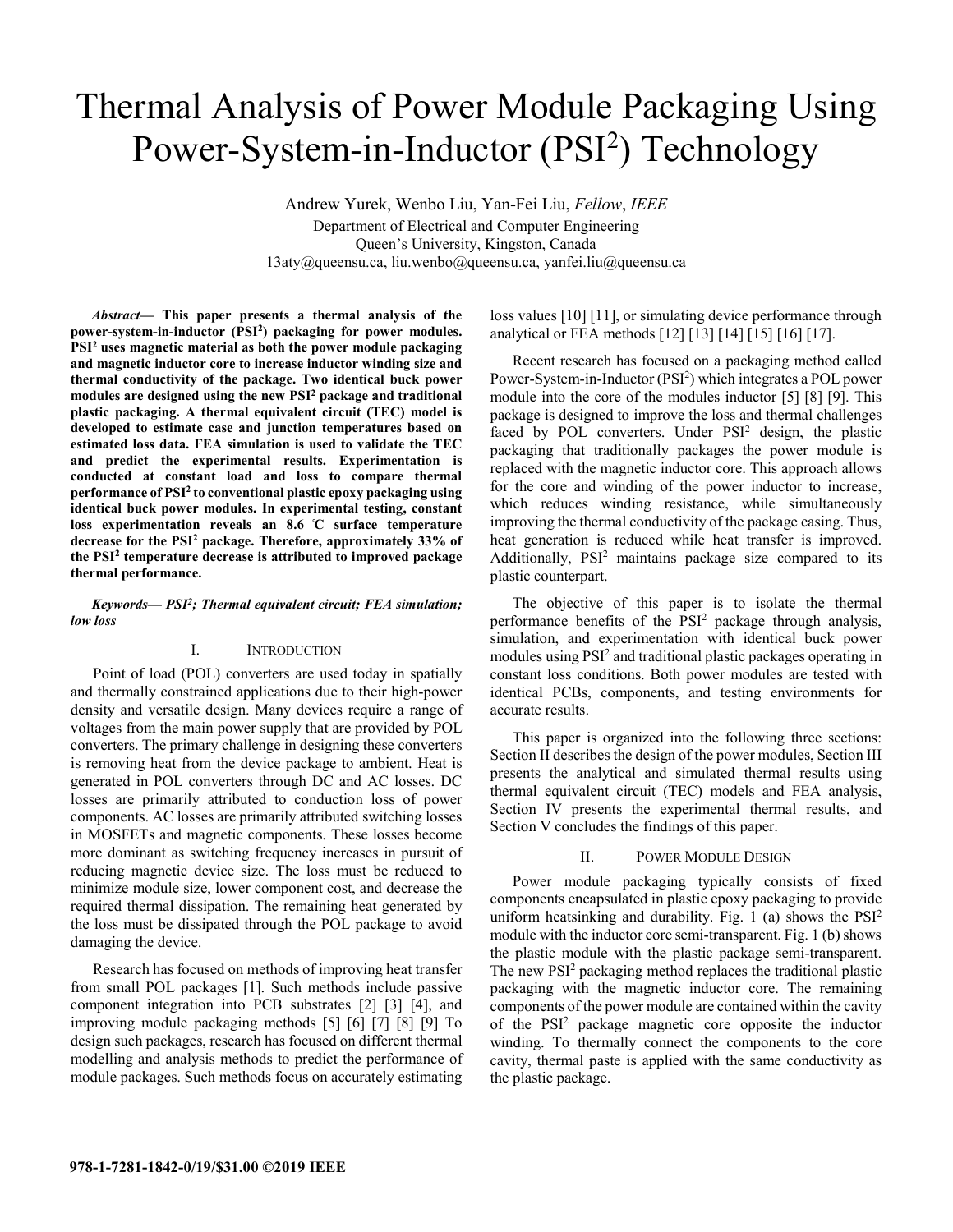

Fig. 1. PCB structure of power modules with cases removed.

Synchronous buck power modules with constant on-time are used for testing the packaging design. Additional module components consist of two synchronous MOSFETs, an inductor, and passive components. The fixed inductor of the plastic package is selected based on the parameters defined by the PSI2 inductor. The same size restrictions are made for both packages. The dimensions of the PSI<sup>2</sup> package are defined as 15x9x3mm. The plastic package must use a fixed inductor with a 2mm maximum height to achieve the same package volume after epoxy coating is complete. The electrical parameters of the fixed inductor are also selected to be the same as the PSI<sup>2</sup> inductor. The maximum current saturation rating is selected at 9.6A. The inductance for both packages is selected at 1uH. The selected fixed inductor has  $17.2 \text{ m}\Omega$  DCR and meets the spatial constraints defined by the PSI<sup>2</sup> package. Table 1 shows the testing parameters for simulation and experimentation.

Table 1: Device specifications for the tested POL converters.

| <b>Topology</b>   | Input $(V)$ | Output $(V)$ | Full<br>Load $(A)$ | <b>l</b> ambient |
|-------------------|-------------|--------------|--------------------|------------------|
| Buck<br>Converter | 2, 24       | L.)          |                    |                  |

The fabricated PCB's of both packages are identical, except for larger inductor footprints of the plastic package on the top side to accommodate the fixed inductor. Power planes contain thermal vias to transfer heat to the bottom side of the board more effectively. The PSI<sup>2</sup> inductor is soldered on last to encapsulate the components. Fig. 2 (a) shows the fabricated power modules PCBs. This highlights the increased inductor footprint size of the plastic package. Fig. 2 (b) shows the populated plastic power module with the plastic cover removed.



(a) PSI2 (top) and Plastic (bottom) (b) Plastic, populated

Fig. 2. Fabricated power modules for PSI2 and plastic packages.

Testing boards are used to mount both modules. These boards provide an interface for the modules to accomodate larger passive components such as large capacitors and lower tolerance resistors. Additionally, the mounting board acts as a

heatsink for the bottom side surface of the power modules. Once the modules are mounted to the testing board, the epoxy is poured onto the plastic package using a small plastic mold to encapsulate the plastic module.

## III. THERMAL EQUIVLAENT CIRCUIT AND FEA ANALYSIS

In this section, the two packaging types are modelled using an analytical thermal equivalent circuit (TEC) model followed by FEA thermal simulation. The power loss of the modules must be calculated to model the thermal performance of each package. To ensure fair results, the loss of both converters is fixed at 3W. The distribution of loss is not equal for both packages, however, as the winding losses and operating frequency are not equal for both converters at the same total loss. For the buck power modules, the primary loss generating components are the core loss, winding loss, and IC loss. ANSYS Maxwell electromagnetic simulation is used to calculate core loss. The inductance, turns, core area, and the waveform of the winding current are required to simulate core loss. The waveforms of the B field and core loss of the inductor are obtained using electromagnetic simulation. The winding current is obtained by applying the inductor voltage waveform to the winding input terminals. The core loss character,  $P_{v_2}$  is calculated using the Steinmetz equation shown below.

$$
P_v = C_m B_{pk}^x f^y \tag{1}
$$

The Steinmetz coefficients are estimated from the core material. The final core loss for the given inductor volume is calculated using equation (2). The calculated core loss for both packages is shown in Table 3. Since core loss is relatively small and close to the same for both packages, the core loss used is the same for both inductors.

$$
P_{core} = P_v A L_e \tag{2}
$$

The winding loss is an additional primary loss generator. Winding loss is a conduction loss calculated using equation (3).

$$
P_{winding} = I_{out}^2 R_{winding} \tag{3}
$$

The output current is obtained experimentally for each package to achieve 3W loss for each package. The winding resistance (DCR) is defined for each inductor. The DCR for the PSI<sup>2</sup> package is 12mΩ. The DCR of the plastic package fixed inductor is 17mΩ. Skin effect is an AC factor that effects winding resistance. Temperature also effects winding resistance.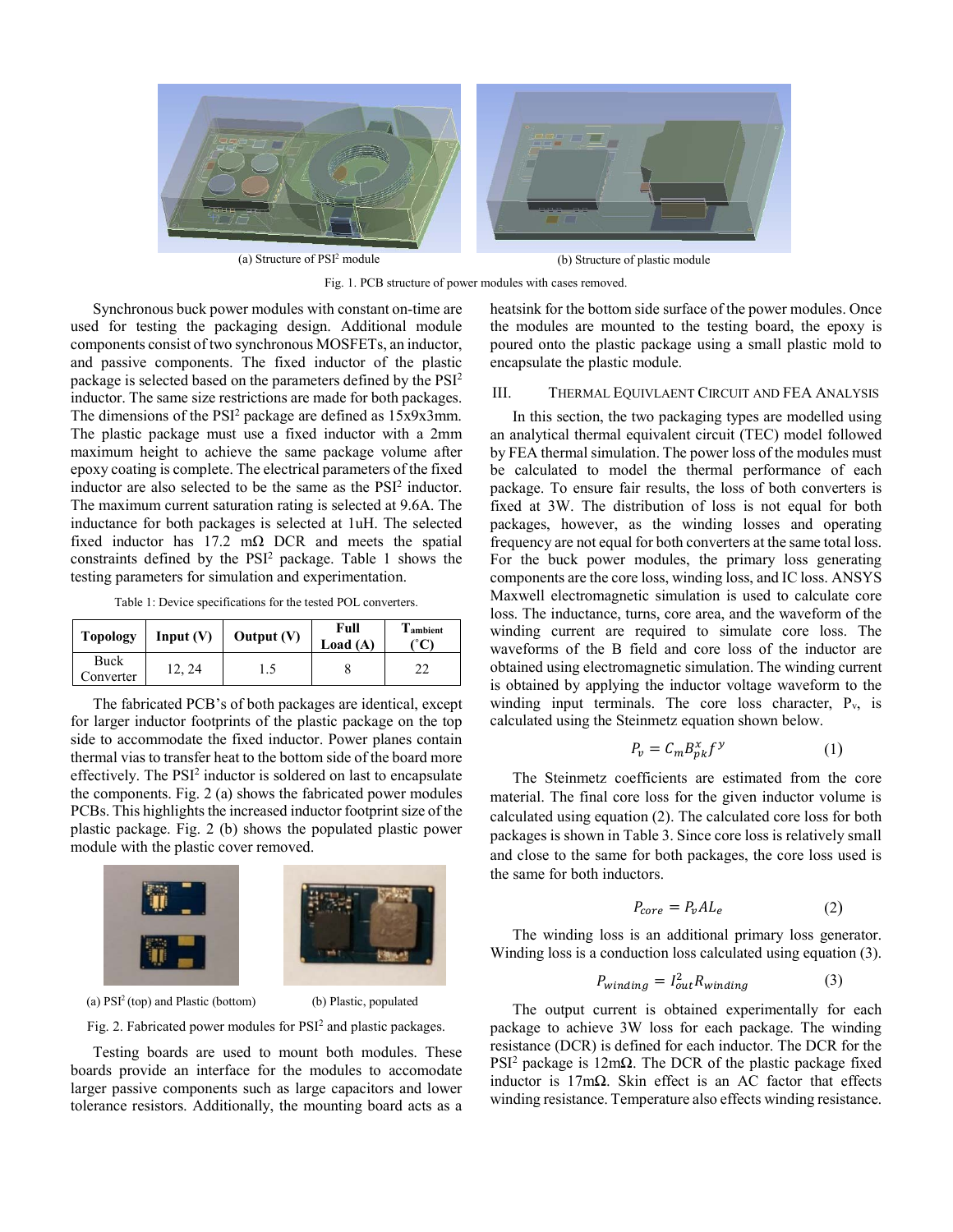The DCR is measured at full load switching frequency to estimate real resistance. The PSI<sup>2</sup> resistance is measured at 15mΩ and plastic is 21mΩ under these conditions. The temperature coefficient is estimated at 1.5 for both inductors. The calculated winding loss of both packages are shown in Table 3 below.

The third primary loss component is the IC loss. The loss generated in the IC is primarily generated by the integrated synchronous MOSFETs in the form of conduction (DC) and switching (AC) loss. The hard switching of the converter results in a stronger dominance of switching loss in the IC. For simplicity, the IC loss is estimated as the remaining from the constant 3W loss less core loss and winding loss.

The final key loss contributor is due to the power modules' IC. The key contributor to thermal generation in the IC is the integrated switching MOSFETs. MOSFET loss consists of switching and conduction loss. Since the power modules operate with hard switching, switching loss is dominant and dependent on operating frequency. The same IC is used in both converters, therefore differences in IC loss only depends on the frequency dependent switching loss. The loss of IC was estimated as the remaining amount of total loss after accounting for core and winding loss. The estimated IC loss of both packages is shown in Table 3 below.

To analytically estimate the thermal performance of PSI2 and plastic package, a thermal equivalent circuit model is developed. The model is based on previous research studied in [14]. A thermal equivalent circuit model allows for an accurate estimation of desired node temperatures based on input power loss and the thermal resistivities of the module materials. The objective of this model is to determine the junction, coil, top surface, and bottom surface temperatures of the modules to compare to FEA and experimental results. FEA simulation is used to calculate constant thermal resistance values using room temperature data input. Table 2 shows the thermal equivalent circuit parameters determined using FEA simulation.

| Designator     | <b>Equivalent Thermal</b> | Value (K/W)      |                |  |
|----------------|---------------------------|------------------|----------------|--|
|                | <b>Resistance</b>         | PSI <sup>2</sup> | <b>Plastic</b> |  |
| R <sub>1</sub> | Case to ambient           | 28               | 30             |  |
| R <sub>2</sub> | Internal packaging        | 12               | 8              |  |
| R <sub>3</sub> | Internal packaging        | 12               | 50             |  |
| R <sub>4</sub> | IC to packaging           | 6                | 6              |  |
| R <sub>5</sub> | IC to module PCB          | 10               | 10             |  |
| R6             | Coil to packaging         | 2                | 6              |  |
| R7             | Coil to module PCB        | 10               | 10             |  |
| R8             | Module PCB to mounting    |                  |                |  |
|                | <b>PCB</b>                |                  |                |  |
| R9             | Mounting PCB to ambient   | 24               | 24             |  |

Table 2: Thermal equivalent circuit model parameters.

The power loss input to the thermal equivalent model consists of the three primary loss sources of the power module: winding loss, inductor core loss, and IC loss. The loss is fixed at 3W for this test which is near full load condition for both devices. The load current is recorded for both PSI<sup>2</sup> and plastic modules to achieve 3W of loss. The power loss data is shown in Table 3 below.

Table 3: Loss data for thermal equivalent circuit model.

| <b>Power Loss</b> | <b>Equivalent Thermal</b> | Value (W)        |                |  |
|-------------------|---------------------------|------------------|----------------|--|
| Parameter         | <b>Resistance</b>         | PSI <sup>2</sup> | <b>Plastic</b> |  |
| $P_{winding}$     | Inductor winding loss     | 1.193            | 1.433          |  |
| Pcore             | Inductor core loss        | 0.032            | 0.032          |  |
| $P_{IC}$          | IC loss                   | 1.775            | 1.535          |  |
| Total             | Total loss                |                  |                |  |





Fig. 3. Thermal equivalent circuit models.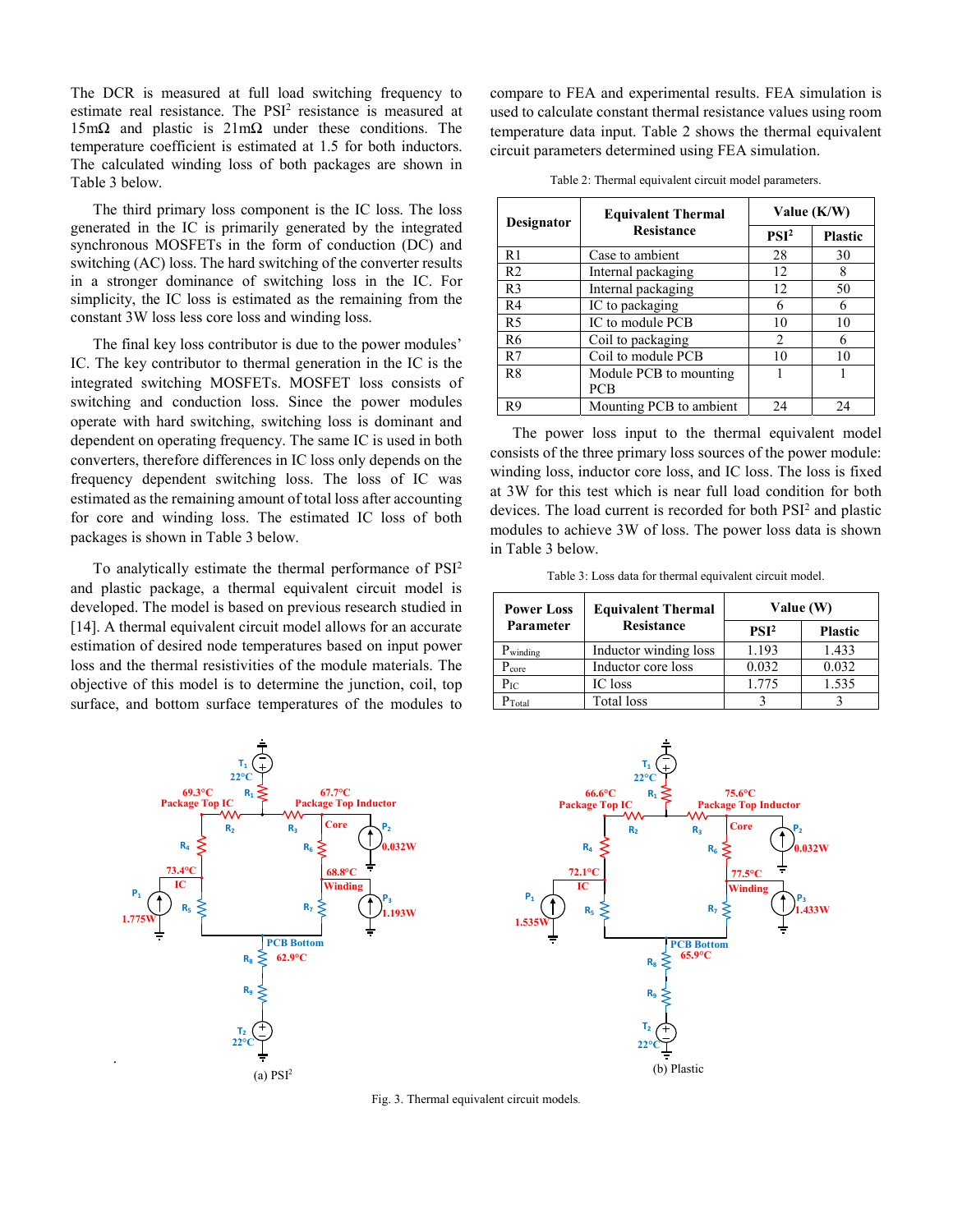The thermal equivalent circuit models are shown in Fig. 3 above. The power loss is input as current sources. The ambient temperatures are applied to the top and bottom surfaces using voltage sources labelled T1 and T2. The analytical results of the thermal equivalent circuit model show a more uniform temperature gradient on the surface of PSI<sup>2</sup> versus plastic packaging with an average temperature decrease of about 7˚C. At the junction level, the IC temperature is nearly the same, while the winding temperature is 8.7°C cooler for the PSI<sup>2</sup> package. Since the loss of both devices are the same, it is clear the thermal performance of the  $PSI<sup>2</sup>$  package is superior to traditional plastic packaging.

Finally, thermal performance of both converters is simulated using FEA through ANSYS software. The inputted losses are shown in Table 3. The loss is applied as heat generation to the inductor core, windings, and the modules' IC. The materials are defined based on the corresponding thermal conductivities listed in Table 4. The thermal conductivity of the  $PSI<sup>2</sup>$  package  $10x$ greater than the plastic packaging material.

Table 4. Material thermal conductivity.

| <b>Material</b>                      | <b>Thermal Conductivity</b> |
|--------------------------------------|-----------------------------|
| PSI <sup>2</sup> Package (MP55 core) | $3 W/(m \cdot k)$           |
| Plastic Package                      | $0.3 W/(m \cdot k)$         |
| Copper                               | $400 W/(m \cdot k)$         |
| FR-4 Epoxy                           | $0.3 W/(m \cdot k)$         |
| Ferrite                              | $4 W/(m \cdot k)$           |
| Silicon                              | 148 W/(m·k)                 |
| Solder                               | 48 W/(m·k)                  |

Fig. 4 (a) through (f) show results for an equal 3W loss in both devices. The case and junction temperatures are very similar to the analytically derived temperatures from the thermal equivalent circuit model for both PSI<sup>2</sup> and plastic. A summary of the analytical and FEA simulated temperature results are shown in Table 5 below. The surface temperature of the PSI<sup>2</sup> package is more uniform and cooler than the plastic package due to the improved thermal conductivity of the PSI<sup>2</sup> package. Also, the coil temperature is much lower in PSI2 due to the improved package thermal conductivity. This additionally results in a slightly higher temperature in the PSI<sup>2</sup> IC as the heat generated in the inductor coil transfers through the case to the IC more effectively. The PSI<sup>2</sup> bottom surface temperature is also slightly higher due to the increase in IC temperature.



Fig. 4. Thermal simulation results of surface and junction temperatures at 1.5V, 8A output.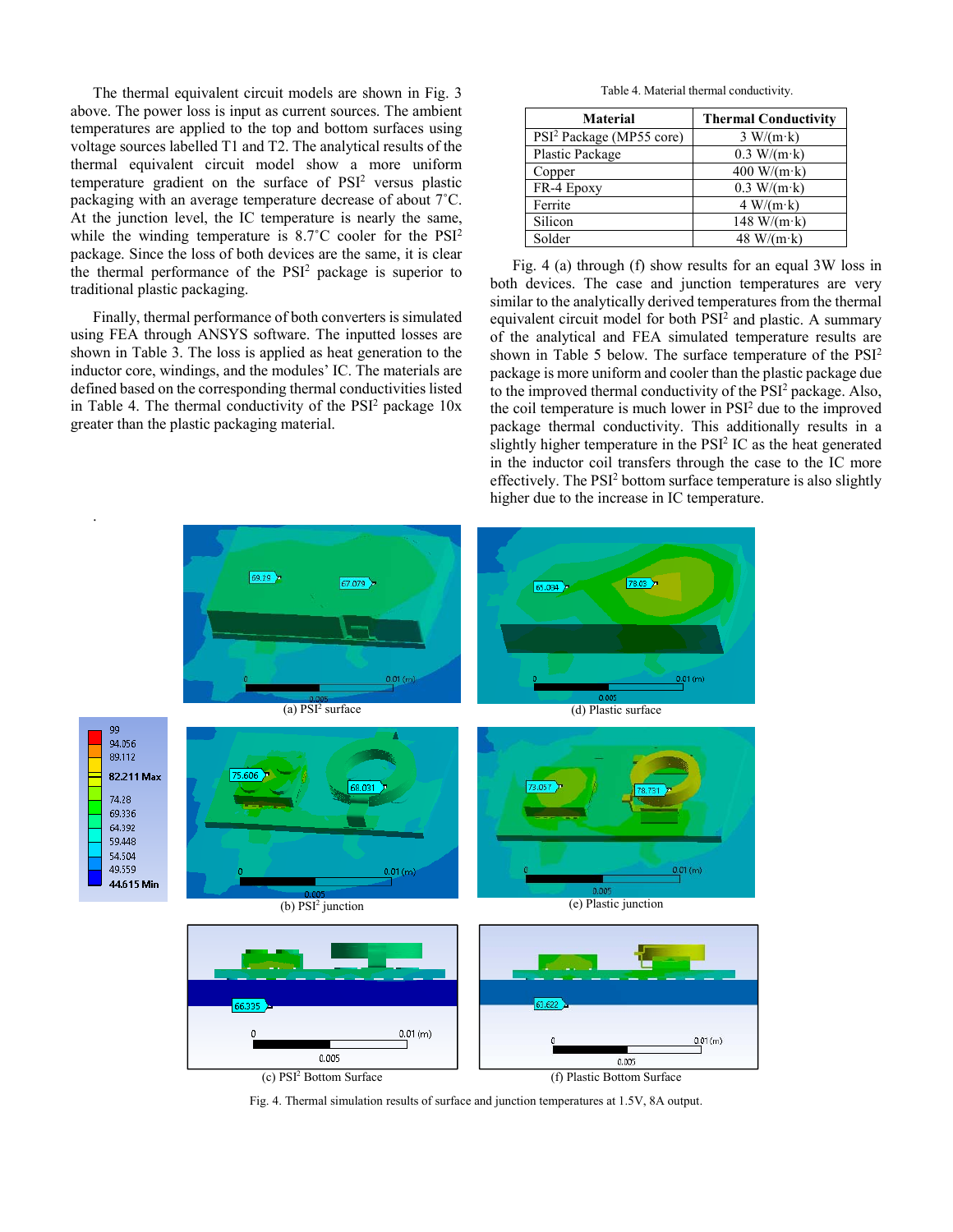|                                    | PSI <sup>2</sup>      |                       | <b>Plastic</b>        |                       |  |
|------------------------------------|-----------------------|-----------------------|-----------------------|-----------------------|--|
|                                    | <b>Analytical TEC</b> | <b>FEA Simulation</b> | <b>Analytical TEC</b> | <b>FEA Simulation</b> |  |
| Package Top IC (°C)                | 69.3                  | 69.3                  | 66.6                  | 65                    |  |
| Package Top Inductor $(^{\circ}C)$ | 67.7                  | 67.1                  | 75.6                  |                       |  |
| IC Junction $(^{\circ}C)$          | 73.4                  | 75.6                  | 72.1                  |                       |  |
| Inductor Winding (°C)              | 68.8                  | 08                    | 77 <sub>2</sub>       | 78.7                  |  |
| PCB Bottom $(^{\circ}C)$           | 62.9                  | 66.3                  | 65.9                  |                       |  |

Table 5: Analytical thermal equivalent circuit (TEC) and FEA simulation results.

## IV. EXPERIMENTAL RESULTS

The PSI<sup>2</sup> and plastic modules are experimentally tested to determine the thermal performance of the modules. Testing boards described in Section II are used to mount the modules. The input voltage and load current are varied using DC power supplies and DC loads. The modules are initially tested with a fixed 12V input and 1.5V output to determine the electrical and thermal benefits of PSI<sup>2</sup>. Finally, the modules are tested with a fixed loss of 3W at 24V input and 1.5V output to determine the thermal performance of the packages in isolation. The testing board with the PSI<sup>2</sup> module equipped is shown in Fig. 5.



Fig. 5. PSI<sup>2</sup> module mounted to testing board.

The loss of the power modules is measured at varying load currents. Fig. 6 shows the total loss of each module at 12V input and 1.5V output. At full load, the PSI<sup>2</sup> module has approximately 0.5W less loss than plastic module. This is attributed to both the lower DCR of the PSI<sup>2</sup> inductor and lower temperature rise of the PSI<sup>2</sup> package. The PSI<sup>2</sup> package therefore offers better electrical performance compared to the traditional plastic packaging. The PSI<sup>2</sup> package uses package volume more efficiently which allows for larger inductor coil windings and therefore lower DCR.



Fig. 6. Comparing loss at different load conditions.

Thermal cameras are used to measure the temperature of the modules and locate any hot spots. Images are captured of the top surface of the module and bottom surface of the testing PCB. To ensure a consistent reading from the thermal camera, the emissivity of the surfaces must be the same. Therefore, a small coating of plastic epoxy is placed on the surface of the PSI2 module to make sure the emissivity is the same. For this test, the absolute loss difference is being measure which includes the additional loss due to increased winding resistance in the plastic fixed inductor. The load current is increased from 0 to 8A (full load). At full load, the  $PSI<sup>2</sup>$  package is  $26^{\circ}$ C cooler than the plastic on top, and 5.7˚C cooler on the bottom. This temperature difference is due to both the increased winding loss and poorer package thermal conductivity in the plastic package. Fig. 7 (a) shows the PSI<sup>2</sup> and plastic modules top temperatures versus load current.

Fig. 7 (b) shows the bottom temperatures of the test board for both modules versus load current. Both modules have nearly identical PCB layouts. Component heat generation is being transferred to the bottom of the board primarily through the footprints of the placed components. The largest component footprint for both modules is created by the IC which means it will transfer the most heat to the bottom surface. Both modules use the same IC operating at a similar switching frequency, therefore the bottom temperatures for both modules should be similar.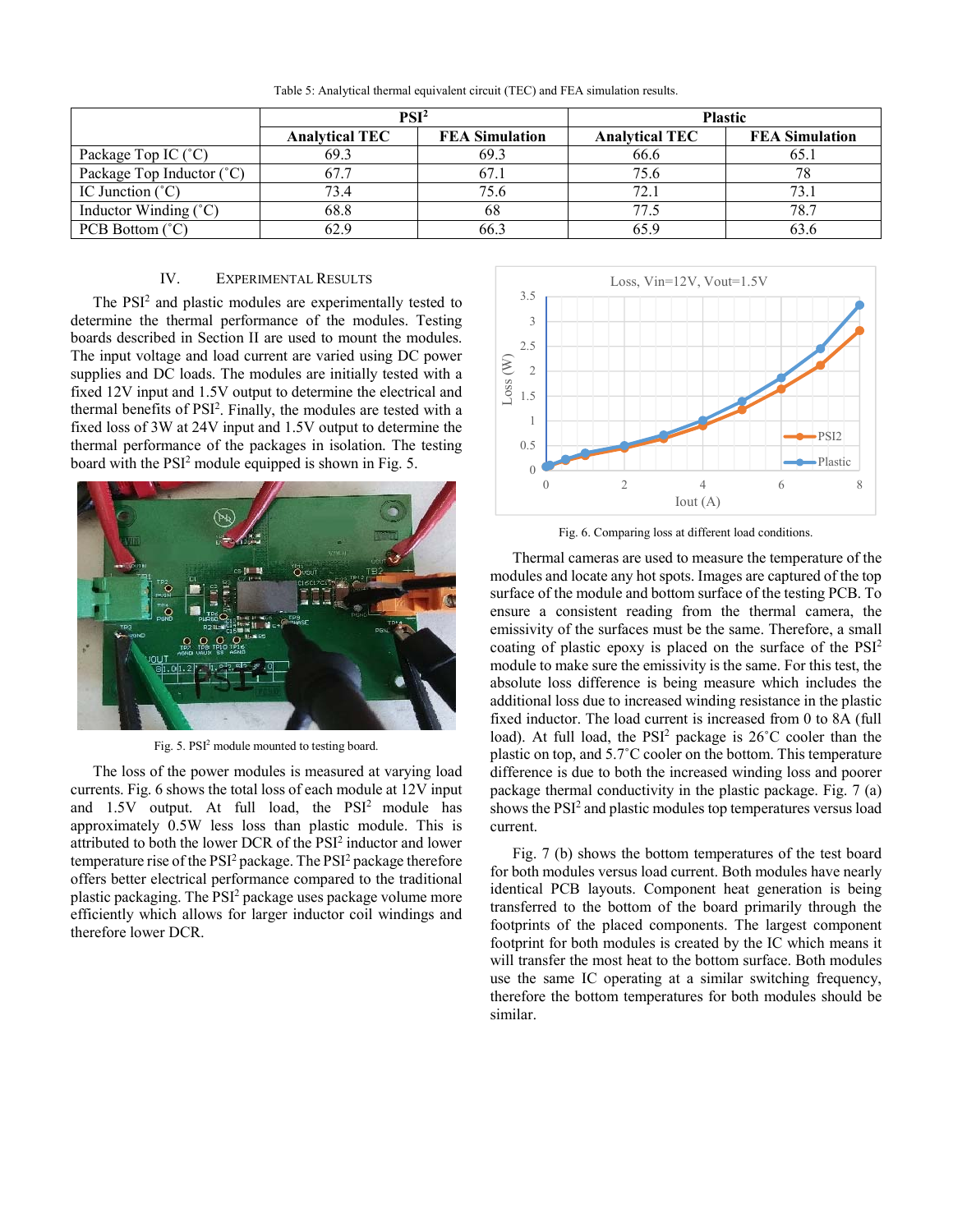

Fig. 7. Comparing bottom temperatures at different load conditions.

A final constant loss test is conducted on both modules. The purpose of this test is to isolate the heatsinking properties from the electrical properties of both packages. The loss of the modules is fixed equally at one, two, and three watts. This testing method removes any temperature disparity due to increased heat generation. Both modules will generate the same total quantity of heat; therefore temperature differences will be the result of the package thermal conductivity. The input and output voltages are the same for both modules. To produce three Watts of loss, the input voltage is set to 24V. The load current is then varied for each module until total recorded loss is 3W. The temperatures are then recorded after some settling time. Fig. 8 (a) shows the top surface temperatures. The  $PSI<sup>2</sup>$  top surface package is 8.68˚C cooler on average than the plastic package. Fig. 8 (b) shows the bottom surface temperatures. The PSI2 package bottom surface is 1.4˚C cooler on average than the plastic package. In the previous constant loss testing. the average top temperature difference at full load was 26˚C, compared to 8.7°C for constant loss conditions. Therefore, about 17.5°C of the thermal performance increase between the PSI<sup>2</sup> and plastic package is due to decreased winding loss from lower loss inductor windings. Therefore, the constant loss tests show that the thermal conductivity of the package accounts for

.

approximately 33% of the average temperature difference. Lower loss components and improved thermal conductivity of the PSI<sup>2</sup> package improves overall thermal performance against traditional plastic packaging. The average temperature difference on the bottom surface is very small. Both boards have identical layouts and components except for the inductor therefore this result is expected. The bottom side temperature is also primarily dependent on core and IC loss which are very similar for both packages. This further supports the results.



Fig. 8. Bottom temperatures at different loss conditions.

 Thermal images are taken to visualize the heat distribution of the power modules. Plastic epoxy is coated on the top sides of both packages so that the thermal camera records the same emissivity for both modules. Thermal camera results are verified by thermocouple measurements. Fig. 9 (a) shows the top surface temperature and (b) shows the bottom surface temperature of the PSI<sup>2</sup> package. Fig. 10 shows the same temperatures for the plastic package. The PSI<sup>2</sup> package is 11°C cooler than the plastic package on the top surface, and 1°C cooler on the bottom surface at 3W loss, 24V input, and 1.5V output. These images confirm the results of the simulated values from Section III and show the superior thermal performance of the  $PSI<sup>2</sup>$  package.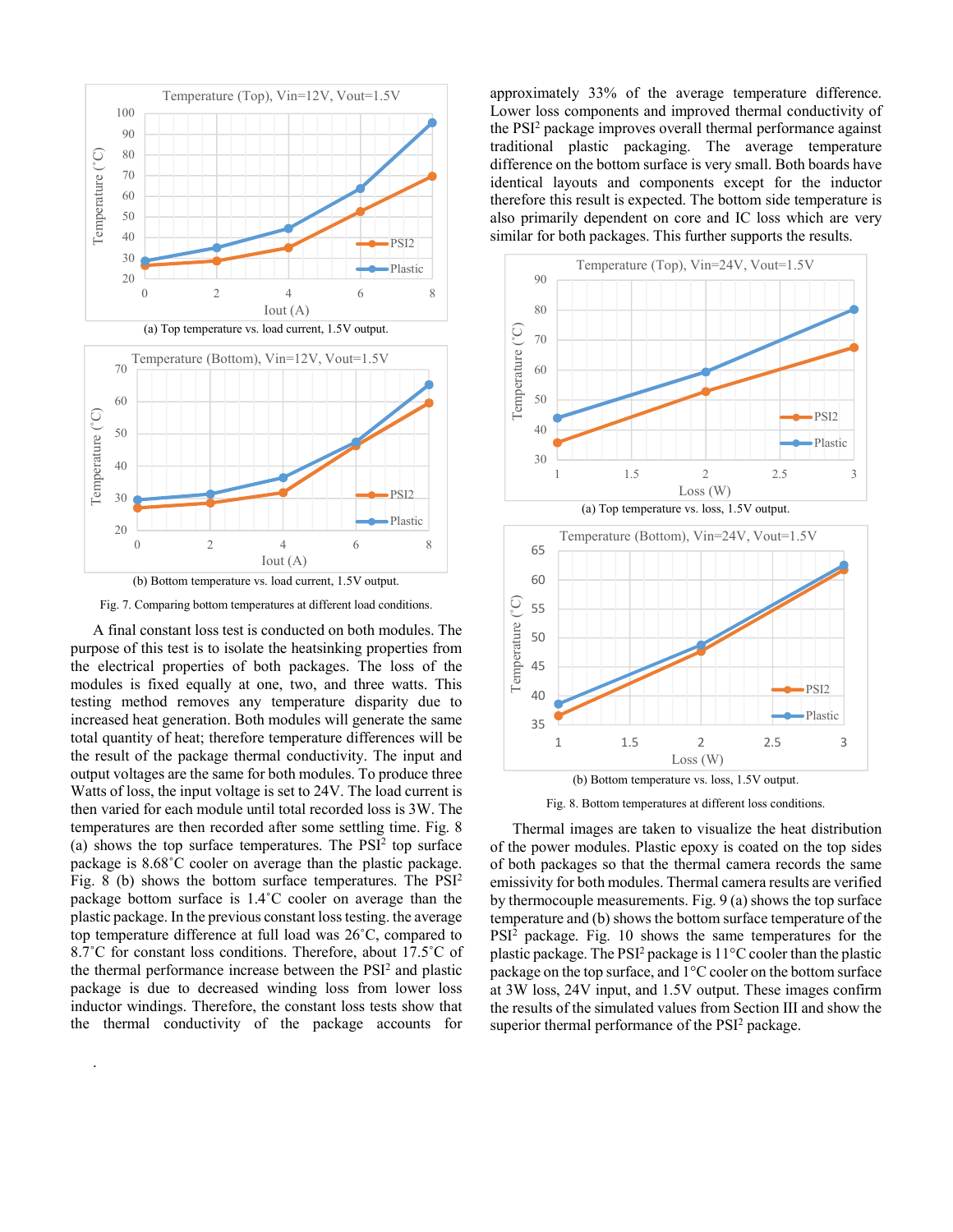

Fig. 9: Thermal images for PSI<sup>2</sup> packaged module.



Fig. 10: Thermal images for plastic packaged module.

A summary of the analytical, simulated, and experimental results is shown in Table 6 below. The results in this table are for 3W total loss, 24V input, and 1.5V output testing conditions.

|                                | PSI <sup>2</sup> |                   | Plastic             |            |                   |              |
|--------------------------------|------------------|-------------------|---------------------|------------|-------------------|--------------|
|                                | Analytical       | <b>FEA</b>        | <b>Experimental</b> | Analytical | <b>FEA</b>        | Experimental |
|                                | <b>TEC</b>       | <b>Simulation</b> |                     | TEC        | <b>Simulation</b> |              |
| Package Top IC (°C)            | 69.3             | 69.3              | 68.4                | 66.6       | 65.1              |              |
| Package Top Inductor (°C)      | 67.7             | 67.1              |                     | 75.6       | 78                | 79.4         |
| IC Junction $(^{\circ}C)$      | 73.4             | 75.6              |                     | 72.1       | 73.1              |              |
| Inductor Winding $(^{\circ}C)$ | 68.8             | 68                |                     | 77.5       | 78.7              |              |
| PCB Bottom (°C)                | 62.9             | 66.3              | 61.6                | 65.9       | 63.6              | 62.6         |

| Table 6: Module temperatures at 3W loss, $V_{in}$ =24V, $V_{out}$ =1.5V |  |  |  |  |
|-------------------------------------------------------------------------|--|--|--|--|
|-------------------------------------------------------------------------|--|--|--|--|

## V. CONCLUSIONS

This paper analyzes the thermal performance of the PSI2 package against traditional plastic packaging through an innovative testing combination of analytical and FEA simulation and accurate experimentation with identical buck power modules. The PSI<sup>2</sup> package uses the magnetic inductor core of the power module to replace traditional plastic epoxy as the power module case. Analytical thermal equivalent circuit (TEC) models and FEA thermal simulations are performed on identical power modules to predict the thermal performance of both packages and validate the experimental results. Experimental testing is conducted on power modules with both packaging types under constant load and constant loss testing. The PSI<sup>2</sup> package achieves improved heat transfer, less loss, lower top temperature, and lower bottom temperature compared

to the plastic package. Approximately 33% of the measured temperature difference is attributed to the improved thermal heat transfer of the PSI<sup>2</sup> packaging.

## **REFERENCES**

- [1] T. Girasek, A. Pietrikova, T. Welker and J. Muller, "Improving thermal resistance of multilayer LTCC module with cooling channels and thermal vias," in *Electronics Technology (ISSE), 2017 40th International Spring Seminar on*, Sofia, Bulgaria, 2017.
- [2] P. Artillan, M. Brunet, D. Bourrier, J.-P. Laur, N. Mauran, L. Bary, M. Dilhan, C. Alonso and J.-L. Sanchez, "Integrated LC Filter on Silicon for DC–DC Converter Applications," *IEEE Transactions on Power Electronics,* vol. 26, no. 8, pp. 2319-2325, 2011.
- [3] F. C. Lee, D. Reusch and S. Ji, "High-Frequency High Power Density 3-D Integrated Gallium-Nitride-Based Point of Load Module Design,"